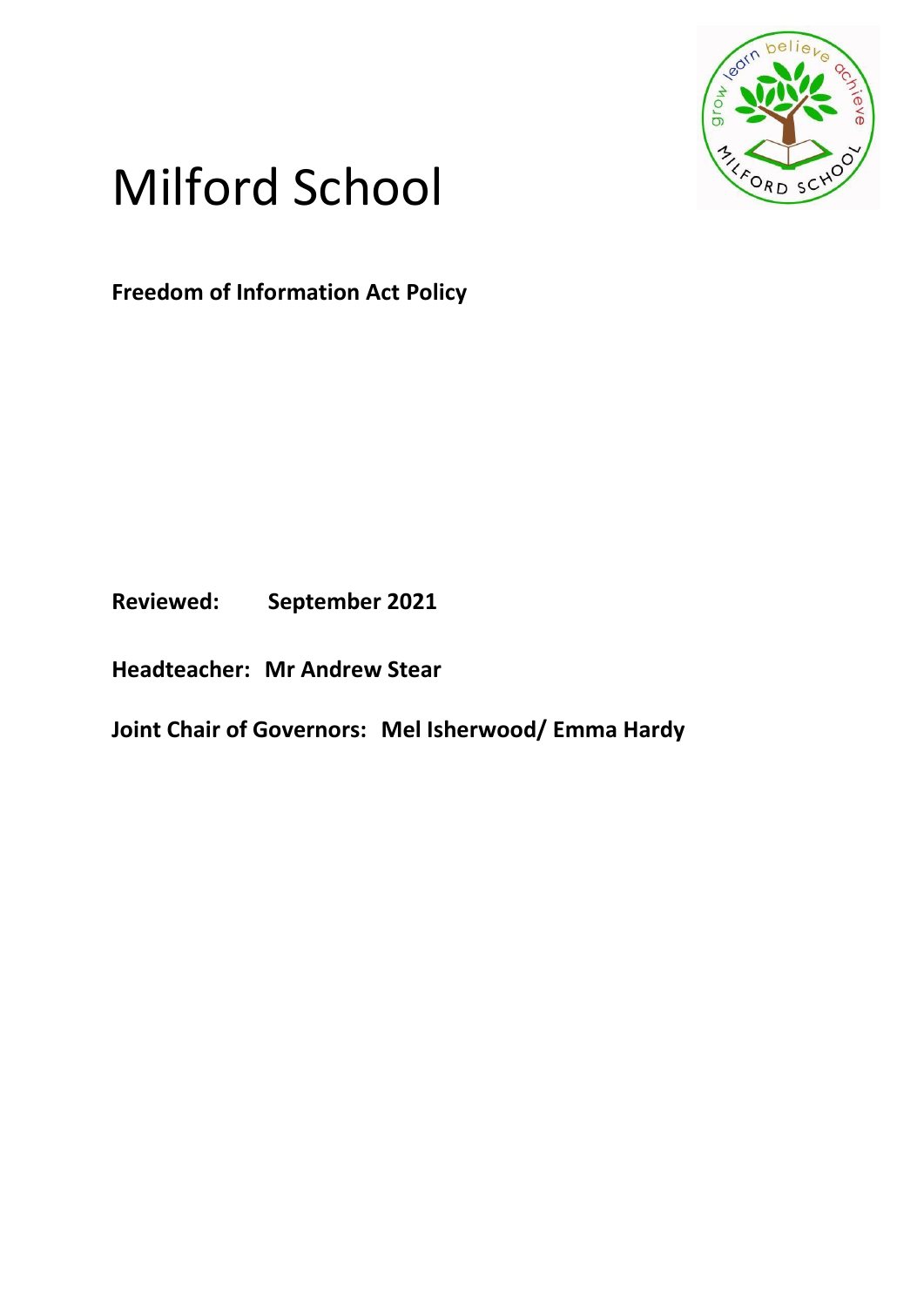## **Introduction**

The School is a *"*public authority*".*

The Freedom of Information Act 2000 (FOIA) provides public access toinformation held by public authorities.

The Environmental Information Regulations 2004 (EIR) provides public access toenvironmental information as defined in the Regulations.

FOIA and EIR promote openness and transparency.Information is provided in

two ways:

- 1. It is mandatory to publish certain information (publication scheme); and
- 2. Any person is entitled to request information which subject to theapplication of any exemptions must be provided free of charge.

The Act does not give people access to their own personal data. Subject AccessRequests are dealt with in accordance with the Data Protection Policy.

#### **Aim**

This Policy will ensure:

The School complies with its duties under the FOIA and EIR and handlesrequests under the correct regime.

The School has a system in place which will result in proactive publication ofwhat information is available.

Any person knows they can make a request and who to contact.

All appropriate staff will be able to recognise and respond appropriately to avalid request for information.

That there is awareness amongst staff, contractors or others having contact withthe School that the duties under FOIA and EIR may impact on the ability to guarantee confidentiality of information

### **Scope**

This Policy applies to:

All recorded information held by the School or by a third party on the Schools behalf.

Recorded information includes printed documents, computer files, letters, emails, photographs, and sound or video recordings.